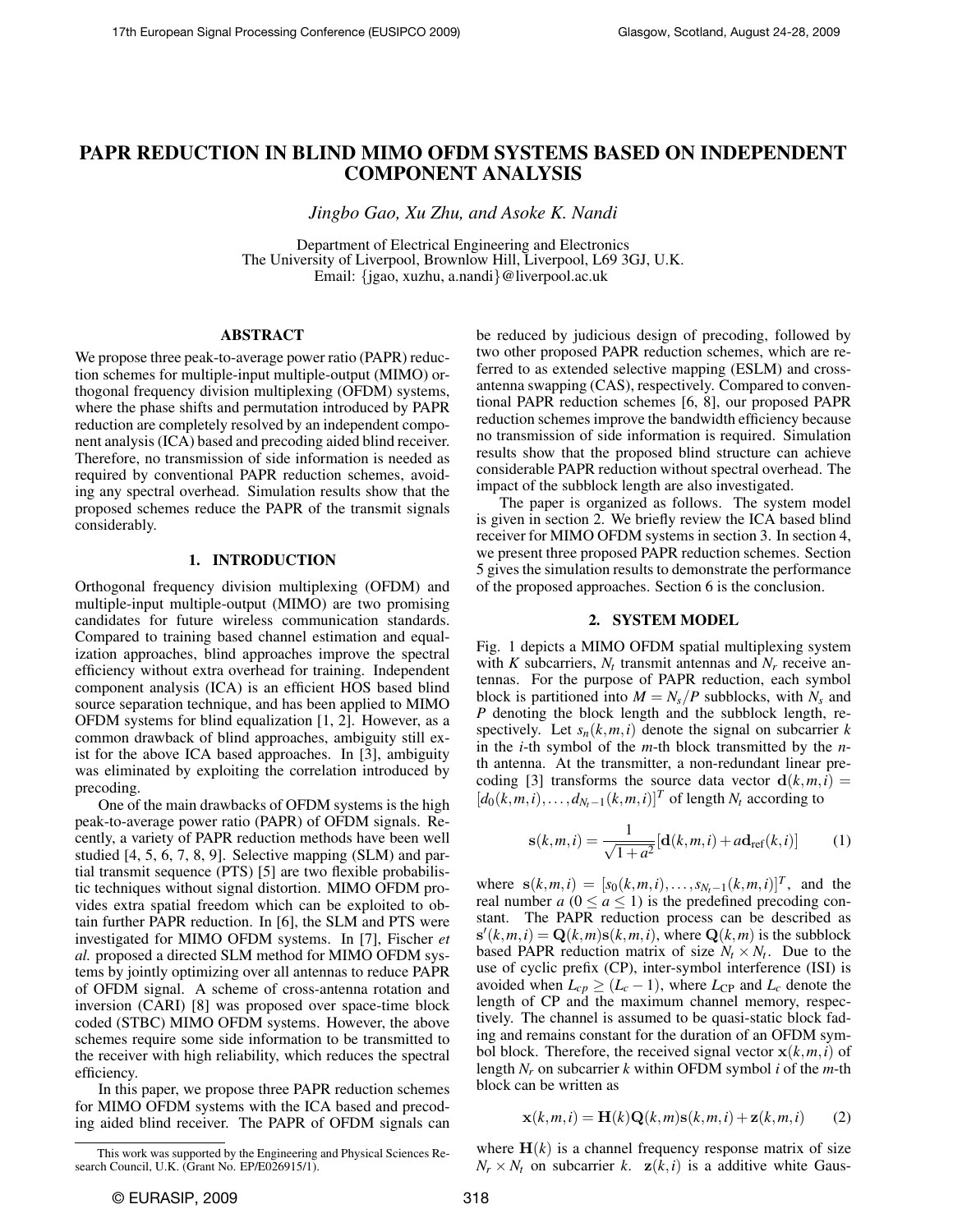Transmitter:



Figure 1: System model of the MIMO OFDM system with ICA based blind receivers

sian noise (AWGN) vector whose entries have zero mean and variance  $\sigma_z^2$ .

## 3. ICA BASED RECEIVER

ICA [2, 3] is applied to equalize the received signals on each subcarrier *k*. However, as a common drawback of blind approaches, ambiguity exists in the equalized signal  $\tilde{s}(k,m,i)$ 

$$
\tilde{\mathbf{s}}(k,m,i) = \mathbf{P}_{\text{ICA}}(k,m)\mathbf{G}_{\text{ICA}}(k)\mathbf{Q}(k,m)\mathbf{s}(k,m,i) \tag{3}
$$

where the permutation matrix  $P_{\text{ICA}}(k,m)$  accounts for the permutation ambiguity and the diagonal matrix  $\mathbf{G}_{\text{ICA}}(k)$  accounts for the phase ambiguity.

The phase ambiguity in the ICA equalized signal  $\tilde{s}(k,m,i)$  can be resolved by the de-rotation operation for each data stream *n* as  $\check{s}_n(k,m,i)$  =  $\tilde{s}_n(k,m,i) [\alpha_n(k)/|\alpha_n(k)|]$ , where the factor  $\alpha_n(k)$  is  $\alpha_n(k) = \left\{ \frac{1}{MP} \sum_{m=0}^{M-1} \sum_{i=0}^{P-1} \left[ \tilde{s}_n(k,m,i) \right]^4 \right\}^{-\frac{1}{4}} e^{j\frac{\pi}{4}}$  for QPSK modulation [2]. Although the phase shifting resolves the phase ambiguity in the equalized signal  $\tilde{s}_n(k,m,i)$ , it introduces a phase rotation of  $b_{\text{ICA},n}(k) = \frac{\pi}{2}l \ (l \in \{0, 1, 2, 3\})$ in  $\check{s}_n(k,m,i)$ . The output signal vector after phase shifting under noiseless assumption can be written as

$$
\check{\mathbf{s}}(k,m,i) = \mathbf{P}_{\mathrm{ICA}}(k,m)\mathbf{B}_{\mathrm{ICA}}(k,m)\mathbf{Q}(k,m)\mathbf{s}(k,m,i). \tag{4}
$$

The PAPR reduction function  $Q(k,m)$  may introduce phase shifts or permutation ambiguity, which can be resolved by reordering, along with the ICA related quadrant and permutation ambiguity given by  $\mathbf{B}_{\text{ICA}}(k,m)$  and  $\mathbf{P}_{\text{ICA}}(k,m)$ , respectively.

Due to the precoding, the transmitted symbols are correlated with the reference symbols. Define  $\rho_{\pi_n(k,m),n}$  to be the cross correlation between the detected stream  $\pi_n(k,m)$  and the reference signal stream *n* on subcarrier *k* in subblock *m*,

$$
\rho_{\pi_n(k,m),n} = \frac{1}{P} \sum_{i=0}^{P-1} \check{s}_{\pi_n(k,m)}(k,m,i) \left[ d_{\text{ref},n}(k,i) \right]^*.
$$
 (5)

Based on [3], the permutation  $\pi(k,m)$  corresponding to the largest  $|\rho_{\pi_n(k,m),n}|$  has the highest probability of being the correct permutation, *i.e.*,

$$
\pi^{\text{cor}}(k,m) = \underset{\pi(k,m) = [ \pi_0(k,m), \dots, \pi_{N_t-1}(k,m)]}{\arg \max} \sum_{n=0}^{N_t-1} |\rho_{\pi_n(k,m),n}|.
$$
 (6)

The estimated data  $\hat{\mathbf{s}}(k,m,i)$  after reordering is obtained as

$$
\hat{\mathbf{s}}(k,m,i) = [\mathbf{B}(k,m)]^{-1} \cdot \left[ \check{s}_{\pi_0^{\text{cor}}(k,m)}(k,m,i), \dots, \check{s}_{\pi_{N_t-1}^{\text{cor}}(k,m)}(k,m,i) \right]^T \tag{7}
$$

where the entry  $b_n(k,m)$  of the diagonal matrix  $\mathbf{B}(k,m)$  is given by

$$
b_n(k,m) = \left[ j e^{-j\frac{\pi}{4}} \text{sign}\left(\frac{\rho_{\pi_n(k,m),n}}{|\rho_{\pi_n(k,m),n}|} e^{j\frac{\pi}{4}}\right) \right]^{-1}
$$
 (8)

for QPSK modulation, with  $sign(\cdot)$  denoting the sign function. Next, we decode and make hard decision  $\mathbf{d}(k,m,i)$  for the source data streams  $\mathbf{d}(k,m,i)$ .

## 4. PAPR REDUCTION

The PAPR reduction of OFDM signals is achieved by the design of reference data for precoding, followed by two other proposed block based PAPR reduction schemes, which are referred to as ESLM and CAS. ESLM modifies the phases of a subblock of OFDM symbols simultaneously and employs the minimum maximum criterion [8] to make the selection. CAS utilizes the spatial freedom of MIMO systems, where data blocks on an arbitrary subcarrier for different transmit antennas are swapped to lower the maximum PAPR. Note that the phase shifts and permutation of the transmit data streams introduced by PAPR reduction can be resolved blindly by reordering as described in Section 3, along with the quadrant and permutation ambiguity due to ICA equalization. Therefore, no transmission of side information is needed by the proposed PAPR reduction schemes, which saves precious bandwidth over conventional PAPR reduction schemes [4, 5, 6]. Moreover, our proposed PAPR reduction schemes do not introduce any signal distortion, and therefore have no effect on the BER performance.

#### 4.1 PAPR Reduction by Precoding

In the paper, an underlined symbol is used to denote the IDFT output signal. According to (1), the transmitted signals after IDFT are the superimposition of the source signals and the reference signals, which are  $s_n(t, m, i) = \frac{1}{\sqrt{1}}$  $\frac{1}{1+a^2}$   $\left[ \underline{d}_n(t,m,i) + \right]$  $a\underline{d}_{\text{ref},n}(t,i)$ . The precoding does not increase the aver- $\arg \min_{t} \{ \max_{t} \{ \max_{t} \{ |S_n(t, m, i)|^2 \} \} = \frac{E}{t} \{ |d_n(t, m, i)|^2 \} = 0$ 1. Therefore, we consider only the peak power of signals for PAPR reduction via precoding. Let  $|\underline{d}_{n,\max}(t,m,i)|^2$  =  $\arg \max_{0 \le t \le T} |\underline{d}_n(t, m, i)|^2$  denote the peak power of the source  $\sum_{0 \le t < T}$   $\sum_{i=0}^{T}$   $\sum_{i=0}^{T}$   $\sum_{i=0}^{T}$  reduction. The difference between the power of the precoded signal and the peak power of the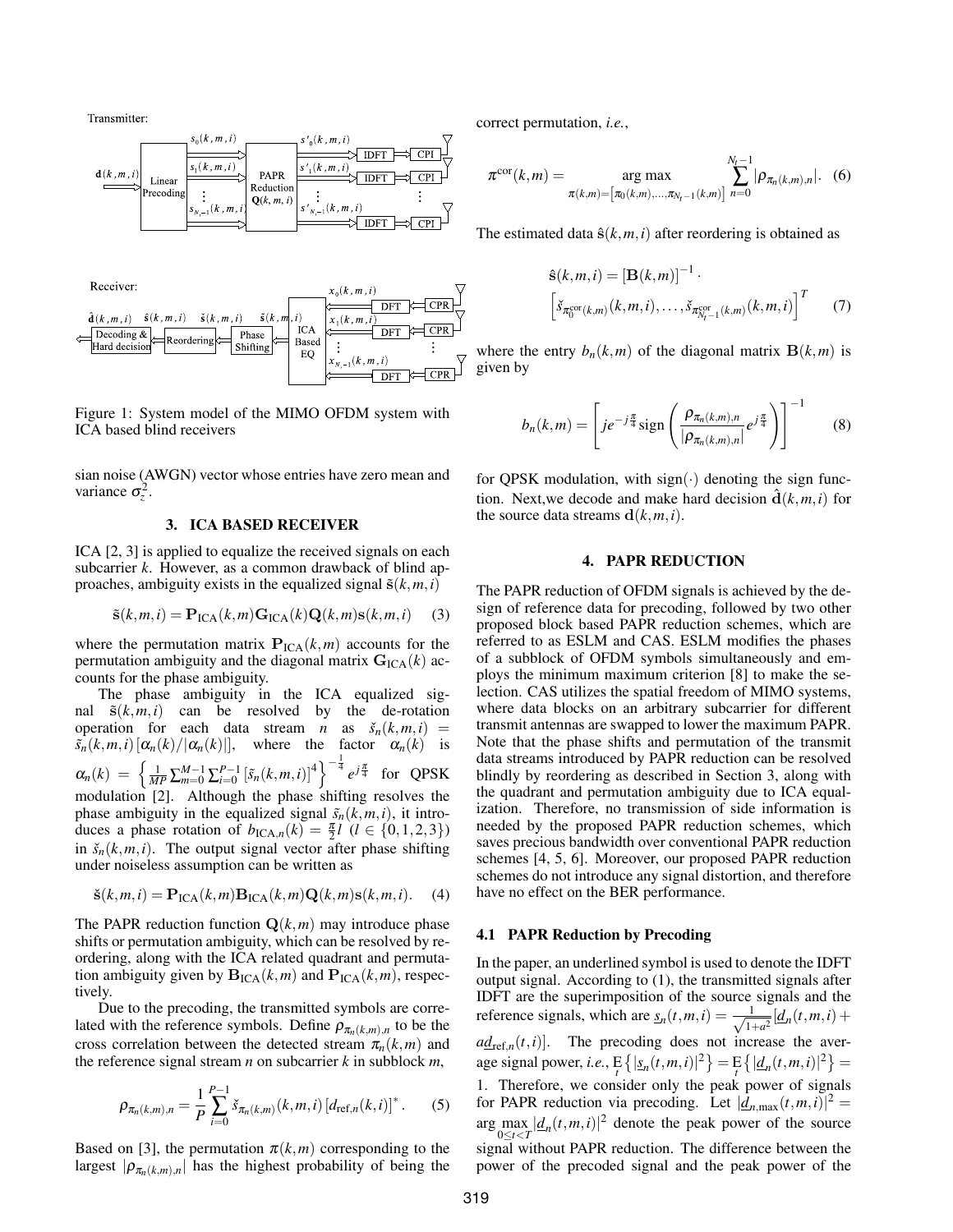source signal is given by

$$
\beta_n(t, m, i) = |\underline{s}_n(t, m, i)|^2 - |\underline{d}_{n, \max}(t, m, i)|^2
$$
  
= 
$$
\frac{1}{1 + a^2} [|\underline{d}_n(t, m, i)|^2 + a^2 |\underline{d}_{\text{ref}, n}(t, i)|^2
$$
  
+ 
$$
2a \text{Re}\{\underline{d}_n(t, m, i)\underline{d}_{\text{ref}, n}^*(t, i)\}
$$
  
- 
$$
(1 + a^2) |\underline{d}_{n, \max}(t, m, i)|^2].
$$
 (9)

Assuming  $|\underline{d}_{\text{ref},n}(t,i)|^2 \leq \xi$  ( $\xi \geq 1$ ) and using  $|\underline{d}_n(t,m,i)|^2 \leq$  $|\underline{d}_{n,\text{max}}(t,m,i)|^2$ , (9) becomes

$$
\beta_n(t, m, i) \leq \frac{1}{1 + 1/a^2} \left[ \xi - |d_{n, \max}(t, m, i)|^2 \right] + \frac{2a \text{Re} \{ d_n(t, m, i) d_{\text{ref}, n}^*(t, i) \}}{1 + a^2}.
$$
 (10)

Since the mean of  $\underline{d}_{\text{ref},n}(t,i)$  is  $\mathbb{E}\{\underline{d}_{\text{ref},n}(t,i)\}=0$ , the mean of  $\beta_n(t,m,i)$  satisfies

$$
\mu_{\beta} \le \frac{1}{1 + 1/a^2} \left[ \xi - |d_{n,\max}(t, m, i)|^2 \right]. \tag{11}
$$

By minimizing  $\xi$  so that  $\xi \ll |d_{n,\text{max}}(t,m,i)|^2$ , we can guarantee  $\mu$ <sub>β</sub>  $\ll$  0. With careful design of the reference data, the probability that the proposed precoding results in a reduced PAPR can approach 1. It can also be deduced from (11) that the larger the precoding constant *a*, the smaller the value of  $\mu_{\beta}$ , *i.e.*, the larger the impact of precoding on PAPR reduction. Therefore, a design criterion of the reference data to minimize the PAPR is given by:

$$
\min_{t} \arg \max_{t} \left\{ \left| \underline{d}_{\text{ref},n}(t,i) \right|^2 \right\} \tag{12}
$$

From [3], the reference data is  $d_{ref,n}(k,i) = c_k M_P(n,i)$ , with  $M_P(n,i)$  denoting the entry at row *n* and column *i* in Hadamard matrix  $M_P$ . Since  $M_P(n,i)$  is independent of subcarriers, we have

$$
\underline{d}_{\text{ref},n}(t,i) = M_P(n,i)\underline{c}(t) \tag{13}
$$

where  $c(t)$  is the continuous signal corresponding to  $\underline{\mathbf{c}} = [c_0, \dots, \underline{c_{K-1}}]^T$ , which is the IDFT of vector  $\underline{\mathbf{c}} =$  $[c_0, \ldots, c_{K-1}]^T$ . In order to design c, we are inspired by the pseudonoise number (PN) sequence. Assuming  $\mathbf{c}_{PN} =$  $\left[\underline{c}_{\text{PN},0}, \underline{c}_{\text{PN},1}, \ldots, \underline{c}_{\text{PN},v-1}\right]^T$  is the IDFT of a PN sequence  $\mathbf{c}_{\text{PN}}$ of length  $v$ , the power of  $\underline{c}_{PN}$  can be obtained as

$$
|\underline{c}_{\text{PN},i}|^2 = \begin{cases} \frac{1}{\nu} & i = 0\\ 1 + \frac{1}{\nu} & i = 1,\dots, \nu - 1 \end{cases} \tag{14}
$$

Obviously, the PAPR of  $c_{PN}$  is close to 0 dB when v is large. A heuristic design method for vector c is as follows:

- 1. Determine the length  $v$  of the PN sequence, which is  $v =$  $2^{\lfloor \log_2 K \rfloor} - 1$
- 2. Generate a PN sequence  $\mathbf{c}_{\text{PN}} = [c_{\text{PN},0}, c_{\text{PN},1}, \dots, c_{\text{PN},v-1}]^T$
- 3. Pad a length  $(K v)$  random sequence  $c_{pad} =$  $[c_{\text{pad},0}, \ldots, c_{\text{pad},K-V-1}]^T$  with  $c_{\text{pad},k} \in \{-1,1\}$   $(k =$  $0, \ldots, K - V - 1$ ) to c<sub>PN</sub>, resulting in c =  $[c_{PN}^T, c_{pad}^T]^T$ . This step can be repeated with different random sequences  $c_{pad}$ . The vector c is selected, whose IDFT, denoted by  $\underline{c}$ , has the lowest peak power.

Even though the padding process in step 3 slightly increases the peak power of vector  $\underline{c}$ , which comprise  $K$  samples of  $c(t)$  during an OFDM symbol period, the increase is insignificant as  $(K - v)$  is small. Using (13), we obtain  $|d_{\text{ref},n}(t,i)|^2 \approx 1 \ (0 \le t < T)$  with a large v, *i.e.*, the PAPR of the reference signal  $\underline{d}_{\text{ref},n}(t,i)$  is close to 0 dB. Thus, the threshold for the peak power of  $\underline{d}_{ref,n}(t, i)$  is  $\xi \approx 1$ , which results in a reduced PAPR of the precoded signal according to (11).

In this case, the PAPR reduction matrix  $Q(k,m,i)$  in (2) is an identity matrix, *i.e.*,

$$
\mathbf{Q}_{\text{precoding}}(k, m) = \mathbf{I}_{N_t}.\tag{15}
$$

## 4.2 PAPR Reduction by Extended Selective Mapping

In this subsection, we extend the SLM scheme in [6] to further reduce the PAPR of the precoded OFDM signals. The drawback of SLM in [6] is that critical side information must be transmitted for each OFDM symbol to inform the receiver of the selected candidate index, which reduces the spectral efficiency. With our proposed ESLM, this spectral overhead can be avoided by reordering as described in Section 3.

Instead of adjusting the phase of each OFDM symbol separately as in [6], we perform the phase adjustment based on subblocks, as shown in Fig. 2. For each subblock *m*  $(m = 0, \ldots, M - 1)$ , the PAPR reduction matrix  $Q(k, m, i)$  in (2) is a diagonal matrix, given by

$$
Q_{\text{ESLM}}(k,m) = \text{diag}\{[q_0(k,m), q_1(k,m), \ldots, q_{N_t-1}(k,m)]^T\}.
$$

It was shown in [6] that the phase factor set  $\{\pm 1, \pm j\}$ , which comprises the possible values of the phase adjustment factor  $q_n(k,m)$  ( $n = 0, \ldots, N_t - 1$ ), can obtain the near optimal performance. In this case, the diagonal matrix  $\mathbf{B}(k,m)$  in (7) can be expressed as  $\mathbf{B}(k,m) = \mathbf{B}_{\text{ICA}}(k)\mathbf{Q}_{\text{ESLM}}(k,m)$ , which accounts for the phase shifts due to both ICA equalization and the ESLM PAPR reduction. The combined phase shifts can be eliminated by reordering as described in Section 3, which implies that no transmission of side information is needed.

Since we adjust *P* OFDM symbols in a subblock simultaneously, there are *P* resulting PAPR values for each subblock. We employ the minimum maximum criterion in [8] for selection, which is to select the candidate with the smallest maximum PAPR value. The ESLM algorithm can be described by the following steps for each subblock *m*:

- 1. Randomly generate an adjustment sequence  $q_n(m)$  =  $[q_n(0,m),...,q_n(K-1,m)]^T$  of length *K* for each stream *n* (*n* = 0, ..., $N_t$  − 1)
- 2. Adjust the phases using (16), and calculate the *P* resulting PAPR values
- 3. Find the minimum PAPR value
- 4. Repeat step 1 to step 3 until the maximum number of iterations *U* is reached
- 5. Find the optimal candidate based on the minimum maximum criterion

To improve the PAPR reduction performance, a shorter subblock length *P* is desirable so that phases can be adjusted with more flexibility. However, a too small valued *P* will cause a significant degradation of BER performance due to the residual ambiguity [3]. Therefore, the subblock length *P* should be chosen carefully to reduce the PAPR significantly while maintaining a near-optimal BER performance.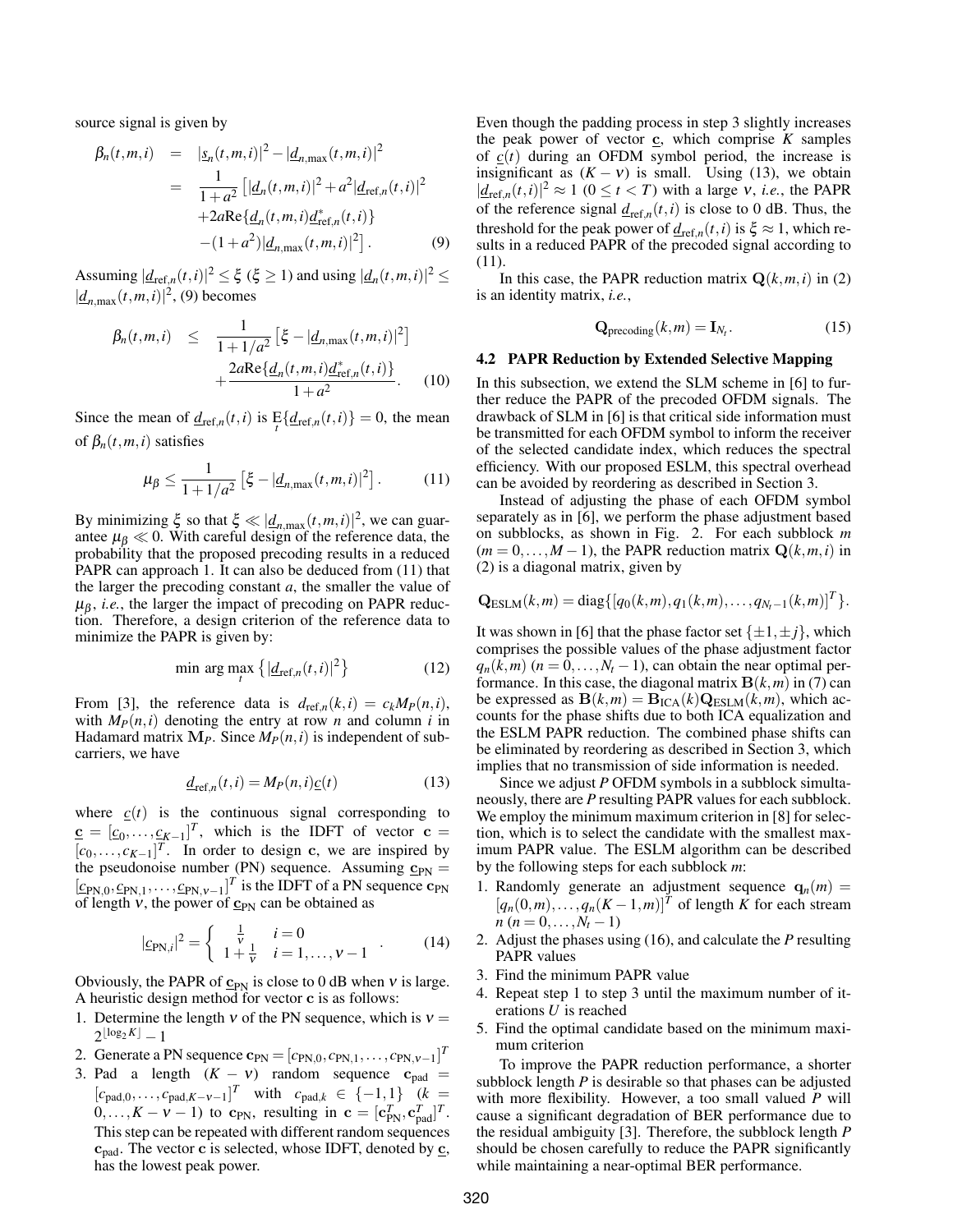

Figure 2: Combined extended selective mapping (ESLM) and cross antenna swapping (CAS) on subblock *m*. ESLM modifies the phase of each stream in parallel, while CAS swaps data stream  $n_1$  and data stream  $n_2$  on subcarrier  $k$ 

## 4.3 PAPR Reduction by Cross-Antenna Swapping

The spatial freedom of MIMO OFDM systems can be exploited to reduce the PAPR [8]. We propose a CAS scheme, which swaps the modulated signal subblocks for different antennas on an arbitrary subcarrier. In this case, the PAPR reduction matrix  $\mathbf{Q}_{CAS}(k,m)$  represents the permutation ambiguity due to the cross-antenna rotation, which can be eliminated by reordering, along with the ICA related permutation ambiguity expressed by  $P_{\text{ICA}}(k,m)$  in (4).

Finding the optimal swapping sequence is a hard combinatorial optimization problem, where there are  $((N_t - 1)!)^K$ swapping combinations for an OFDM system with  $N_t$  transmit antennas and *K* subcarriers. Therefore, a practical suboptimal stop-and-go algorithm is motivated. The proposed CAS algorithm, as shown in Fig. 2, is as follows.

- 1. Calculate *P* PAPR values, and stream  $s_{n_1}(k,m)$  ( $n_1 =$  $0, \ldots, N_t - 1$ ) with the highest PAPR value is selected
- 2. Swap stream  $s_{n_1}(k,m)$  with a randomly selected stream  $s_{n_2}(k,m)$  ( $n_2 = 0,...,N_t - 1$  and  $n_2 \neq n_1$ ) on an arbitrary subcarrier *k*
- 3. Calculate *P* the PAPR values and get the highest PAPR value. If it has been reduced after the swapping operation, save the result and go back to step 1. Otherwise, retrieve the result before swapping and then go back to step 1. Cease the algorithm if the highest PAPR value has not been reduced after *U*th steps, where *U*th denotes the threshold of the number of iterations.

Moreover, we can combine ESLM and CAS schemes to further reduce the PAPR of OFDM signals. After phase adjustment of the transmitted signals by ESLM, CAS between different antennas can be employed, as illustrated in Fig. 2.

## 5. SIMULATION RESULTS

We use simulation results to demonstrate the performance of the proposed PAPR reduction schemes for MIMO OFDM systems with  $K = 64$  subcarriers,  $N_t = 4$  transmit antennas and  $N_r = 4$  receive antennas. The data rate is 16 Mbps with QPSK modulation. A CP of length  $L_{cp} = 15$  is used. The Clarke's block fading channel model is employed, which remains constant during a block of  $N_s = 256$  OFDM symbols and follows the exponential power delay profile with a root mean square (RMS) delay spread of  $T<sub>RMS</sub> = 1.4$  normalized to the sampling time interval. Given a subblock length *P*, the value of the precoding constant *a* is chosen to provide a good BER performance over a wide range of SNRs [3]. An oversampling factor of  $L = 4$  is used to get the accurate PAPR value. The number of iterations for ESLM is  $U = 16$ , and the threshold for the number of iterations in CAS is  $U_{\text{th}} = 6$ , so that ESLM and CAS have a similar complexity for fair comparison.

Fig. 3 shows the performance of the proposed PAPR reduction schemes with a subblock length of  $P = 64$ , in terms of the CCDF of PAPR, which is the probability that the PAPR exceeds a certain value  $\gamma$ , denoted by Pr(PAPR  $> \gamma$ ). At  $CCDF = 10^{-4}$ , ESLM provides nearly the best and same performance as the combined ESLM and CAS scheme, with a gain of around 2 dB over the case without PAPR reduction. ESLM also outperforms CAS by 1 dB at  $CCDF = 10^{-4}$  with a similar complexity. The additional design criterion in (12) for the reference data yields a PAPR reduction of around 0.3 dB at CCDF =  $10^{-4}$  without extra complexity required, as the reference data are generated offline, following the procedure described in Subsection 4.1.